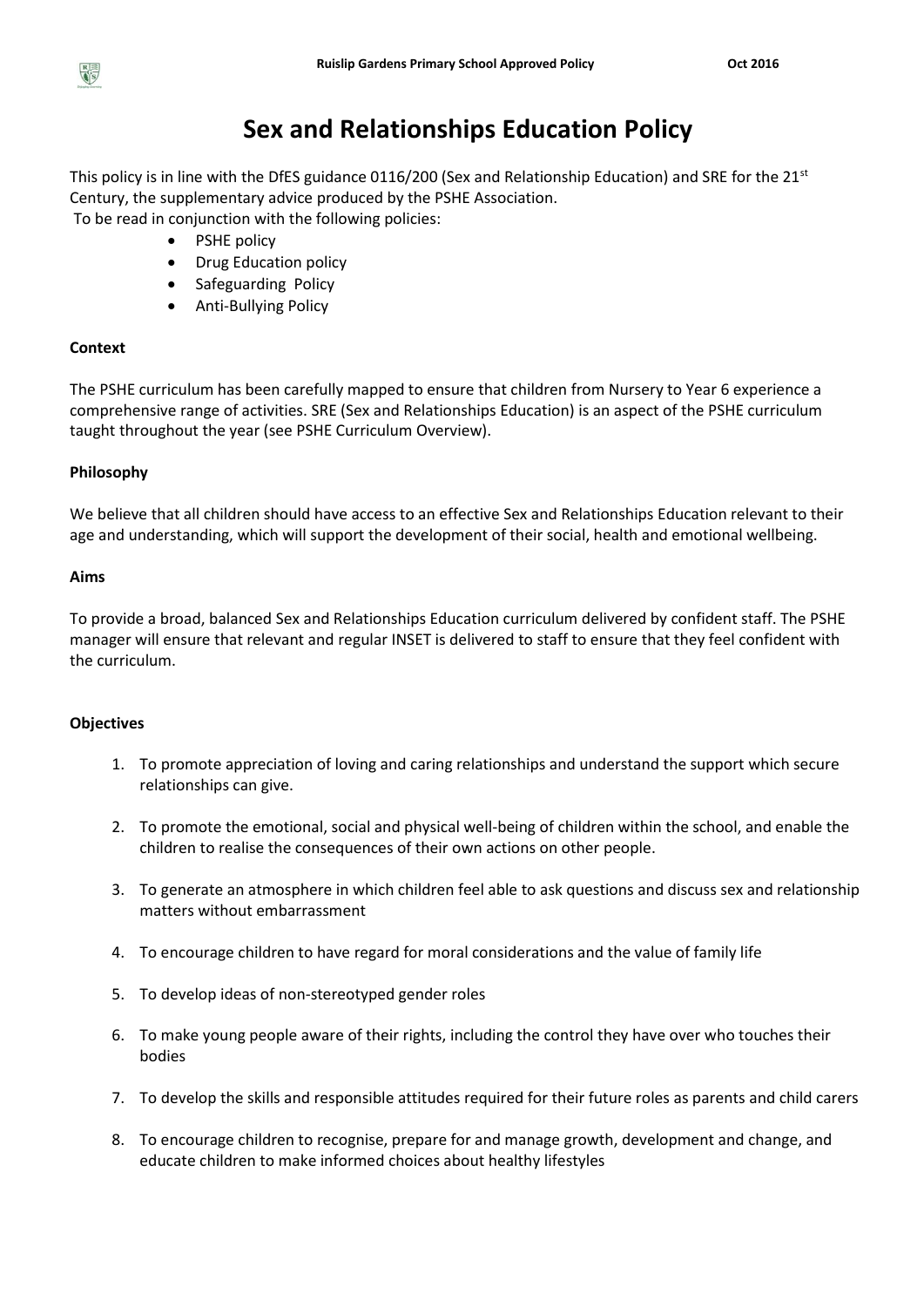9. To make the children aware of the services and sources of information and support available to them

## **Values to be encouraged**

 $R =$ 

- Respect
- Concern for others
- Empathy
- Openness
- Sensitivity
- Confidence
- Responsibility
- Self-esteem

# **Areas of Responsibility**

Sau Wai Kan has overall responsibility for SRE. There is a named governor with designated responsibility for SRE.

## **Governors**

- To ensure the legal framework is followed
- To consult with parents on any significant changes to the school's sex and relationship education policy
- To implement the sex and relationship education policy through the Head Teacher
- To carry out a policy review every two years
- To make copies of this policy available for inspection by parents of pupils registered at the school and provide a copy free of charge to any parent who requests one
- To implement the Sex and Relationship Education Policy
- To ensure the policy is followed
- To liaise with the Governors on the teaching in school
- To liaise with parents
- To ensure the policy is reviewed every two years
- To disseminate information to staff
- To respond to individual problems experienced by children, enlisting external agency support if appropriate

# **Class Teacher**

- To prepare long and short-term plans to include Sex and Relationship Education in the Curriculum
- To ensure the correct resources are available
- To respond to the individual needs of children

# **School/Health Service Specialists**

To give support throughout the school, when appropriate

# **The Inclusion Manager**

- To assist in the development of the school's policy concerning the welfare and educational needs of all children at the School
- To take advice from all appropriate sources and, where necessary, adapt the policy to meet each individual child's needs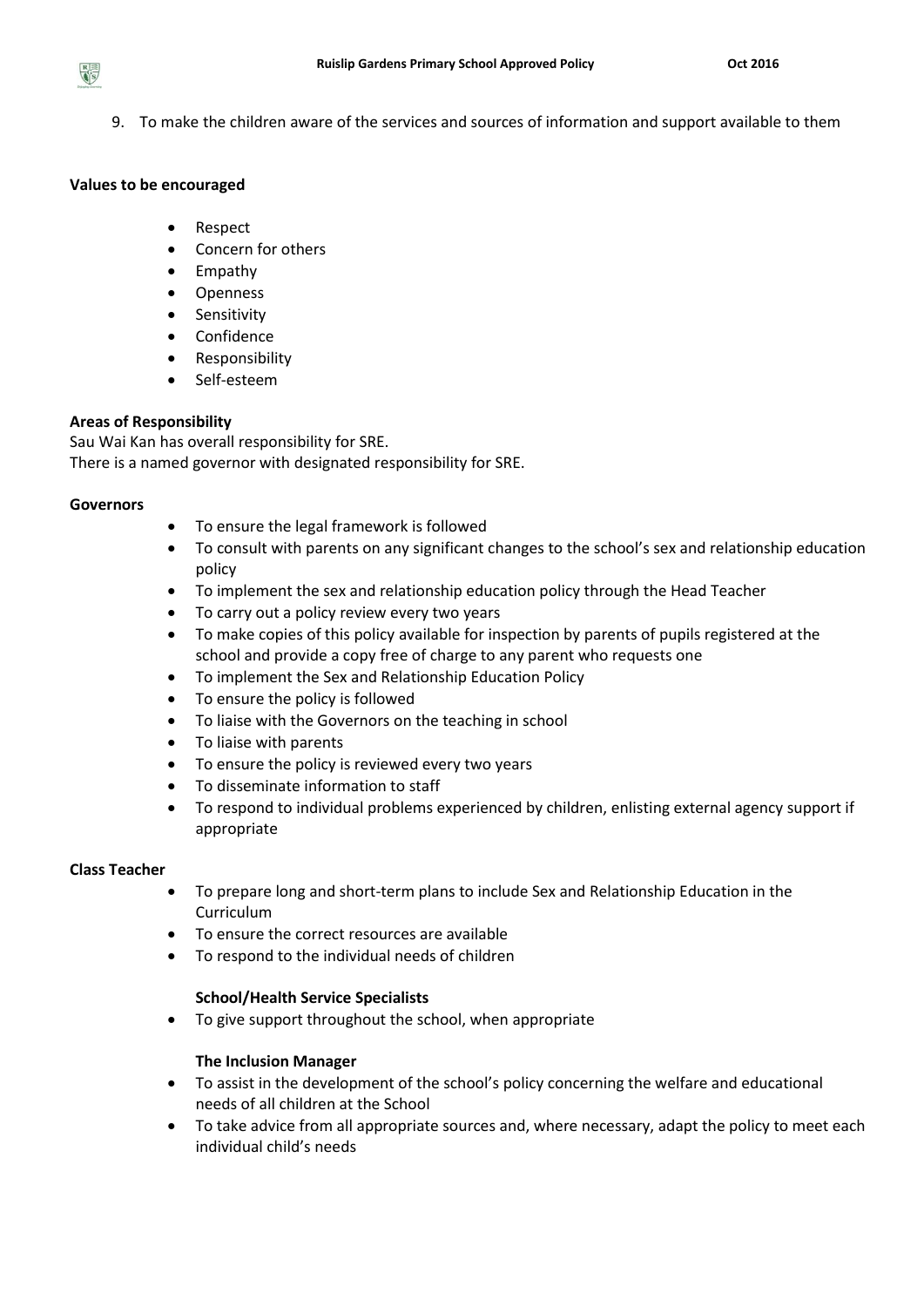

The content needs to include:

- knowledge
- discussion of morals and values
- practising skills

Sex and Relationship Education is delivered within the Science Curriculum and the four broad themes within PSHE

- 1. Increasing confidence and responsibility and making the most of pupil's abilities
	- 2. Preparing to play an active role as citizens
	- 3. Embracing a healthier lifestyle
	- 4. Developing good relationships and respecting differences between people

Through Sex and Relationship Education, the children should:

- Develop confidence in talking, listening and thinking about feelings and relationships
- Be able to name parts of the body
- Be able to protect themselves and ask for help and support
- Challenge Stereotypes

Within the Statutory Science Curriculum, the children should:

Key Stage 1:

- Know that all creatures, including humans, move, feed, grow, use their senses and reproduce
- Recognise the main external parts of their bodies
- Know that humans and animals can produce offspring, which grow into adults
- Recognise the similarities and differences between themselves and others, and treat others with sensitivity

Key Stage 2:

- That the life processes common to humans and other animals include nutrition, growth and reproduction.
- To know about the main stages of the human life cycle

In Primary School the Sex and Relationship Education programme is tailored to the age and the physical and emotional maturity of the children. Both boys and girls know about puberty and how a baby is born. All children need to know about puberty *before* they experience the onset of physical changes. The transition year before moving to secondary school should support pupils' ongoing emotional and physical development.

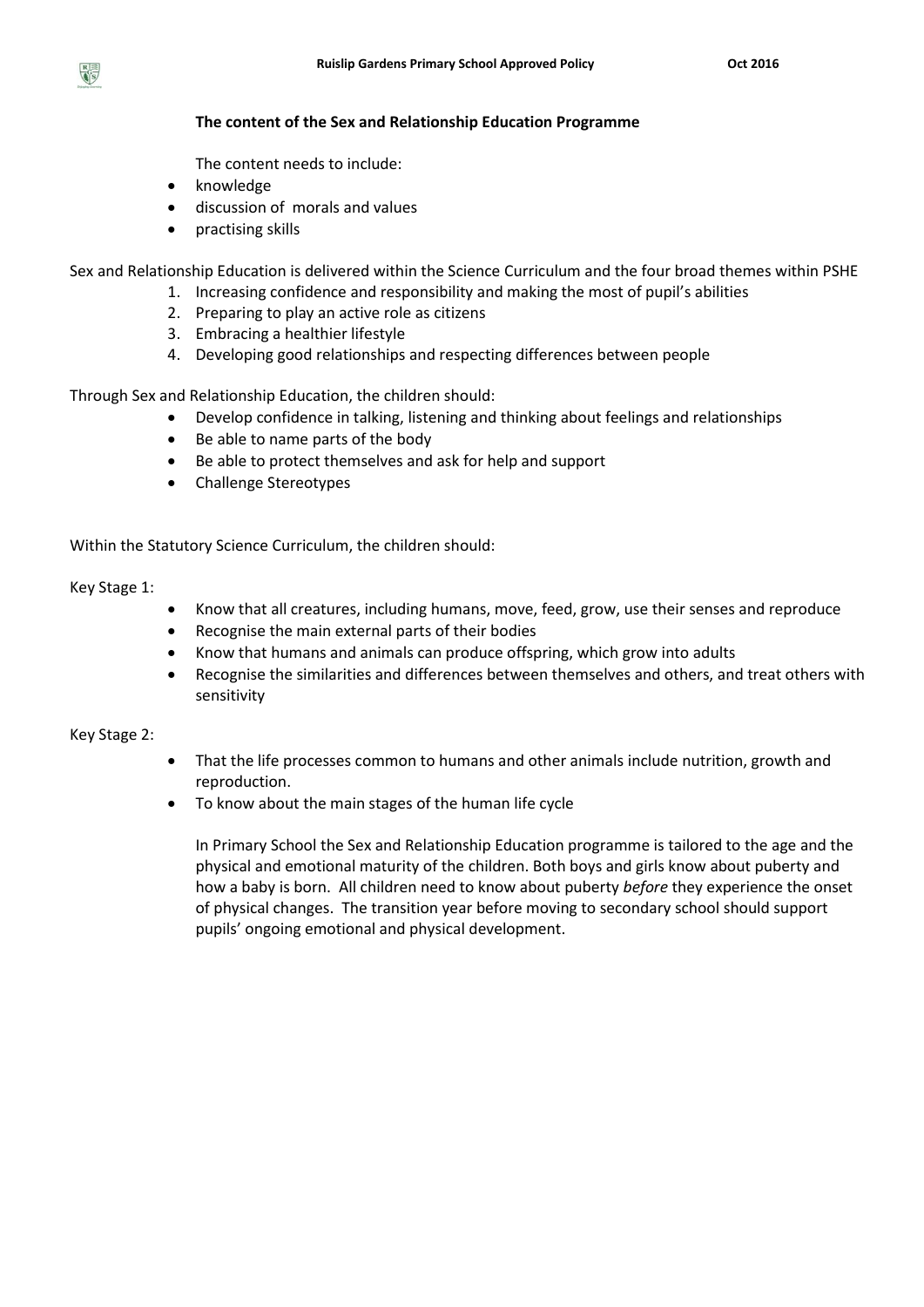

#### **Assessment**

At the end of specific units, children will complete an assessment/evaluation sheet in which they can demonstrate their own understanding of the work covered, as well as providing useful feedback for future planning.

#### **Teaching and Learning**

All staff (teaching and non-teaching) must be aware of the requirements of this policy and must understand their responsibilities in supporting the overall aims of the policy, as well as using correct vocabulary. The permanent class teacher will have responsibility for teaching the SRE unit of the PSHE curriculum; it is not to be covered by supply teachers or Higher Level Teaching Assistants.

Teachers will adhere to the prescribed planning and will not steer away from lesson objectives. Should questions arise that are not related to the objectives or suitable/appropriate to be answered at that time, teachers will remind children of the purpose of the lesson and explain that they will not need to discuss this at that time. Teaching staff will follow the PSHE curriculum map which covers PSHE, Citizenship, the SEALS programme, SCARF (Life Bus Lessons) and The Christopher Winter Project to deliver the sex and relationships education programme for their year group.

Teaching must be varied and take account of different learning styles of children and there must be the opportunity for Speaking and Listening activities. Pupils are taught in mixed-gender classes and differentiation for age, ability, gender and maturity must be built into each lesson. Medium and Short Term planning of each member of staff will give details of the specific Learning Objectives to be addressed, which will be monitored by the PSHE Manager. The SRE curriculum is delivered in a developmental manner so that issues are explored in greater depth as pupils mature. SRE is taught in each year group during the first half of the summer term. It is delivered over three consecutive weeks in discrete lessons. Some relationship aspects, however, are covered in other subjects throughout the year such as PSHE, Science and P.E. where we feel that they contribute significantly to a child's knowledge and understanding of his or her own body, and how it is changing and developing. Linked with R.E, children reflect on family relationships, different family groups and friendship. They learn about rituals and traditions associated with birth, marriage and death and talk about the emotions involved. Since SRE incorporates the development of self-esteem and relationships, pupils' learning does not just take place through the taught curriculum, but through all aspects of school life including the playground.

#### **Outside Agencies**

Where relevant, outside agencies (Life Bus, School nurse, etc) can be used to deliver parts of the programme. The school is aware of the range of Support Services available from Hillingdon Borough, and of borough procedures regarding issues connected with Sex and Relationships.

#### **Resources and Criteria Used for their Selection**

The resources used will be reviewed periodically to ensure that they are age, gender and culturally appropriate, and that special needs of pupils are accommodated.

The PSHE Subject Leader, in consultation with teachers and Governors, chooses all resources. Advice is taken from appropriate sources. Parents' comments are taken into consideration.

Year 1 will use the Croydon SRE unit of work. Years 2-6 will follow The Christopher Winter Project scheme of work. All resources are available on the school server in the PSHE, SRE folder. A resources review forms part of the development plan for this subject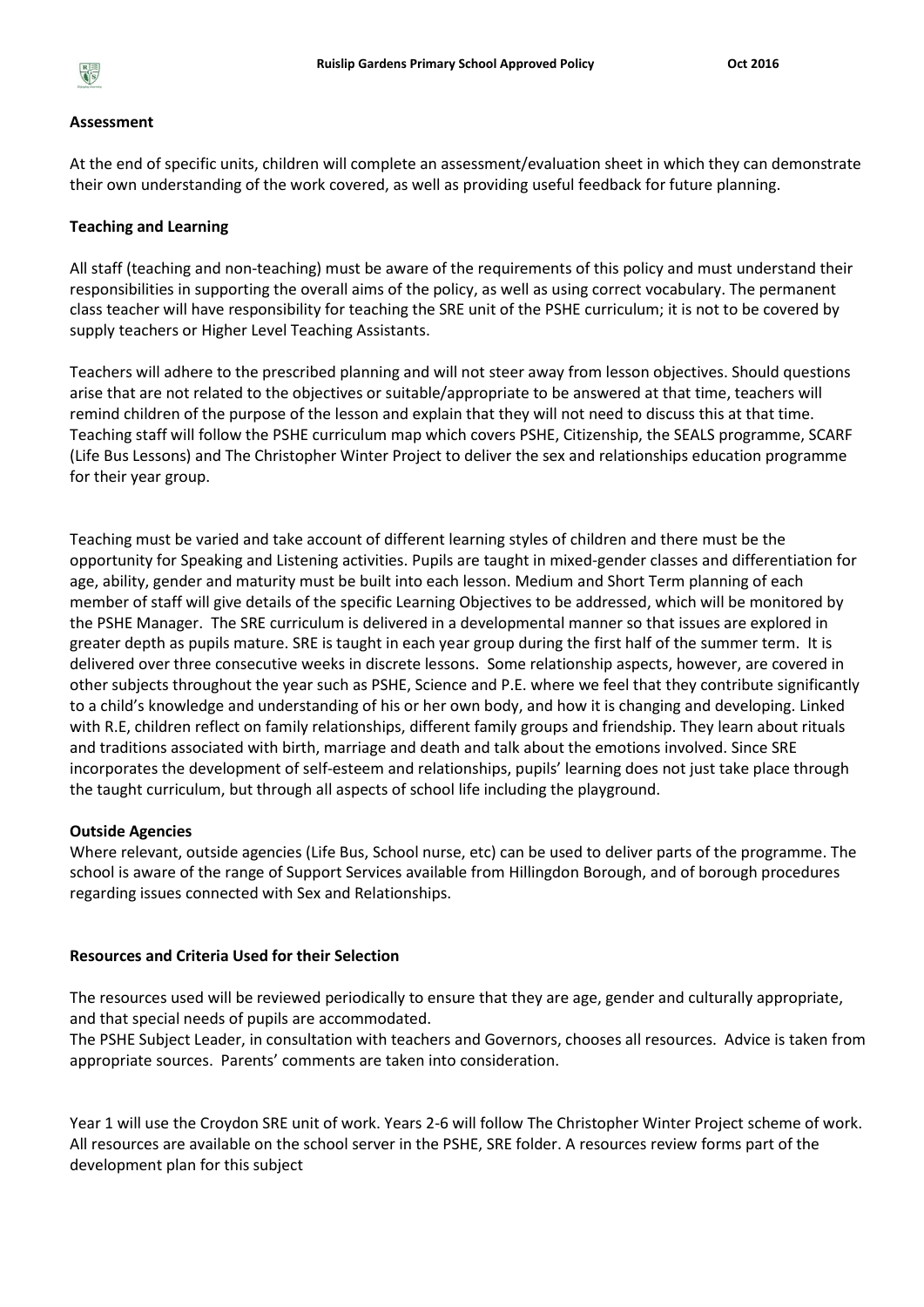

#### **Monitoring and review**

The teacher with responsibility for managing PSHE will monitor teaching and planning via classroom observations, planning scrutiny and discussions with staff and pupils during their allotted monitoring time. Teaching staff will review work at the end of the summer term and comment on its effectiveness and availability of resources, in line with the established procedures at the school. This information is monitored by the Deputy Head and the subject leader. The policy will be reviewed every two years, in line with established procedures at the school.

## **Staff Training**

Staff can receive training on SRE through peer observation, shadowing and team teaching. They can also access suitable courses provided by the LA or external providers.

#### **Equal Opportunities**

Staff must ensure that all children, regardless of gender, ability, religion, culture, ethnic origin, or socio-economic status must have full access to sex and relationships education, respecting the parents' ultimate legal rights to withdraw their children from lessons.

## **Home-School links**

We are committed to working with parents in order to promote the wellbeing of children. Induction materials ensure that parents know about the school's programme of SRE and that they can withdraw their child from SRE lessons. Details of SRE are given to parents at the beginning of the summer term, via a Curriculum Statement' which will contain information on the whole PSHE programme for that term. The Curriculum Statement also informs parents of the opportunity to view the SRE schemes of work upon request

### **Parents who wish to withdraw their children**

Parents have the right to withdraw their children from all or part of the Sex and Relationship Education at Ruislip Gardens Primary. Parents should be aware that children cannot be withdrawn from those parts included in the statutory National Curriculum Science lessons. In the event of a child being withdrawn from a lesson, alternative arrangements will be made, i.e. that child is provided with appropriate, and challenging PSHE related work until the SRE lesson is over.

It is hoped that by giving parents the opportunity to view the relevant SRE materials that they will not choose to withdraw their child from the SRE lessons. However parents who have chosen to view the SRE materials will also be given a letter informing them that if they wish to withdraw their child from the SRE lessons for that year, they *must* put this request in writing and give this information to their child's class teacher. This request will only stand for one year as the content of the SRE curriculum will change the following year. Teachers should speak to those parents who want to withdraw their children and provide them with the relevant lesson resources should they wish to cover the content at home.

#### **Complaints Procedure**

If a parent or guardian has any cause for concern about the SRE Policy, they should approach the Head Teacher and staff. If the concern cannot be resolved, the Governors can be contacted.

#### **Dissemination of the Policy**

A copy is sent to those parents and guardians who request one. The policy is presented to all staff and a copy made available to them.